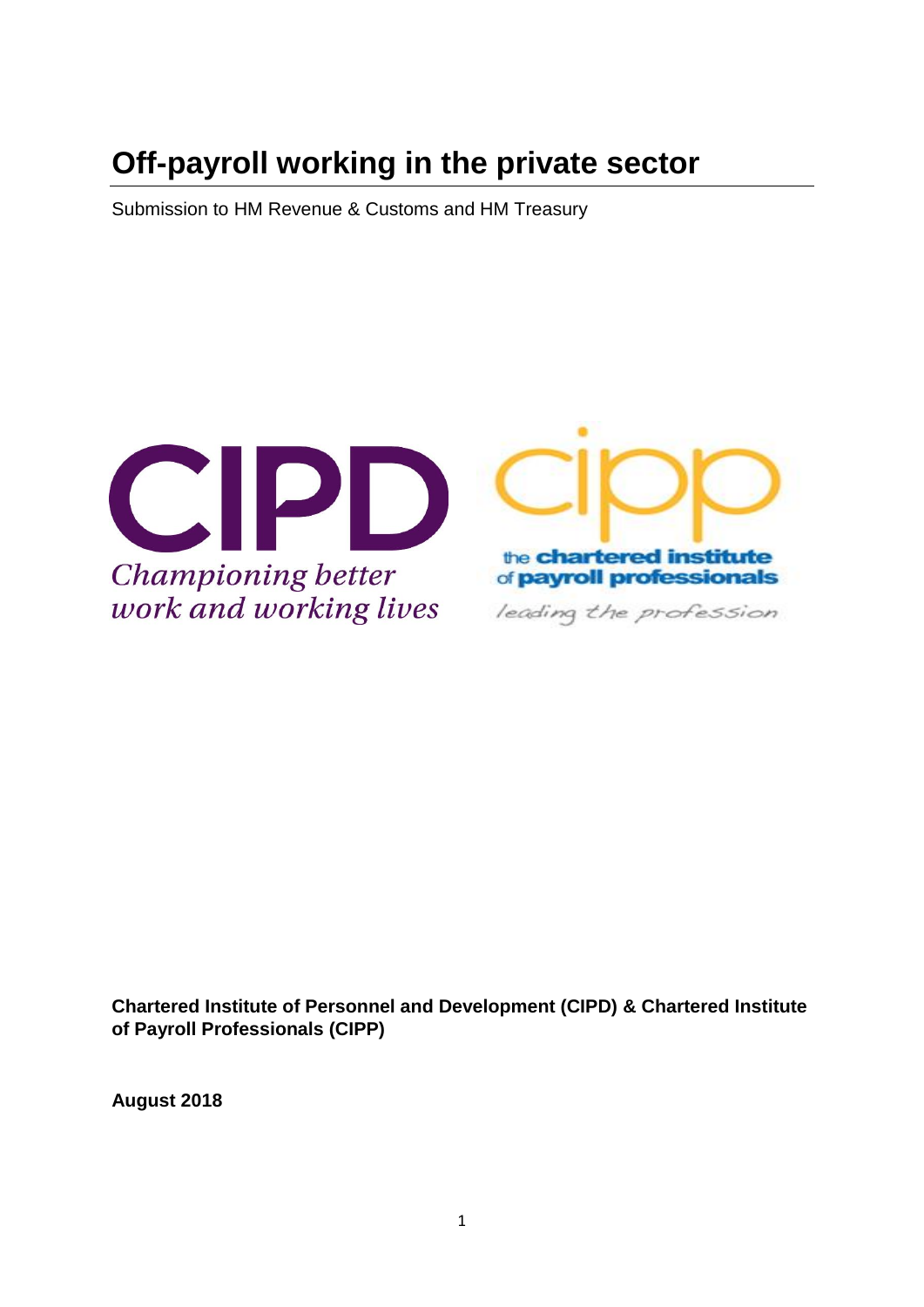Please find the joint response from the CIPP and the CIPD in response to the HM Revenue and Customs and HM Treasury consultation on off-payroll working in the private sector.

# **About the CIPD**

The CIPD is the professional body for HR and people development. The not-for-profit organisation champions better work and working lives and has been setting the benchmark for excellence in people and organisation development for more than 100 years. It has 150,000 members across the world, provides thought leadership through independent research on the world of work, and offers professional training and accreditation for those working in HR and learning and development.

Our membership base is wide, with 60% of our members working in private sector services and manufacturing, 33% working in the public sector and 7% in the not-forprofit sector. In addition, 76% of the FTSE 100 companies have CIPD members at director level.

Public policy at the CIPD draws on our extensive research and thought leadership, practical advice and guidance, along with the experience and expertise of our diverse membership, to inform and shape debate, government policy and legislation for the benefit of employees and employers, to improve best practice in the workplace, to promote high standards of work and to represent the interests of our members at the highest level.

# **About the CIPP**

The Chartered Institute of Payroll Professionals (CIPP) was established as an official industry body in 1985 when the Institute of Payroll Managers (IBPM) was formed. In 1998, the IBPM merged with the Association of Pensions and Superannuation Administrators (ASPA) to form the Institute of Payroll and Pensions Management (CIPPM), which became the Institute of Payroll Professionals in September 2006 and was granted Chartered Status in November 2010. The CIPP is the Chartered Institute for payroll professionals in the UK and currently has in excess of 10,000 members enjoying a range of benefits. In addition, the CIPP is the UK's leading provider of education for payroll, and has established the friends of automatic enrolment which is responsible for bringing together and educating those responsible for implementing automatic enrolment for pensions.

The mission statement for the CIPP is:

Leading payroll and pension professionals through education, membership and recognition.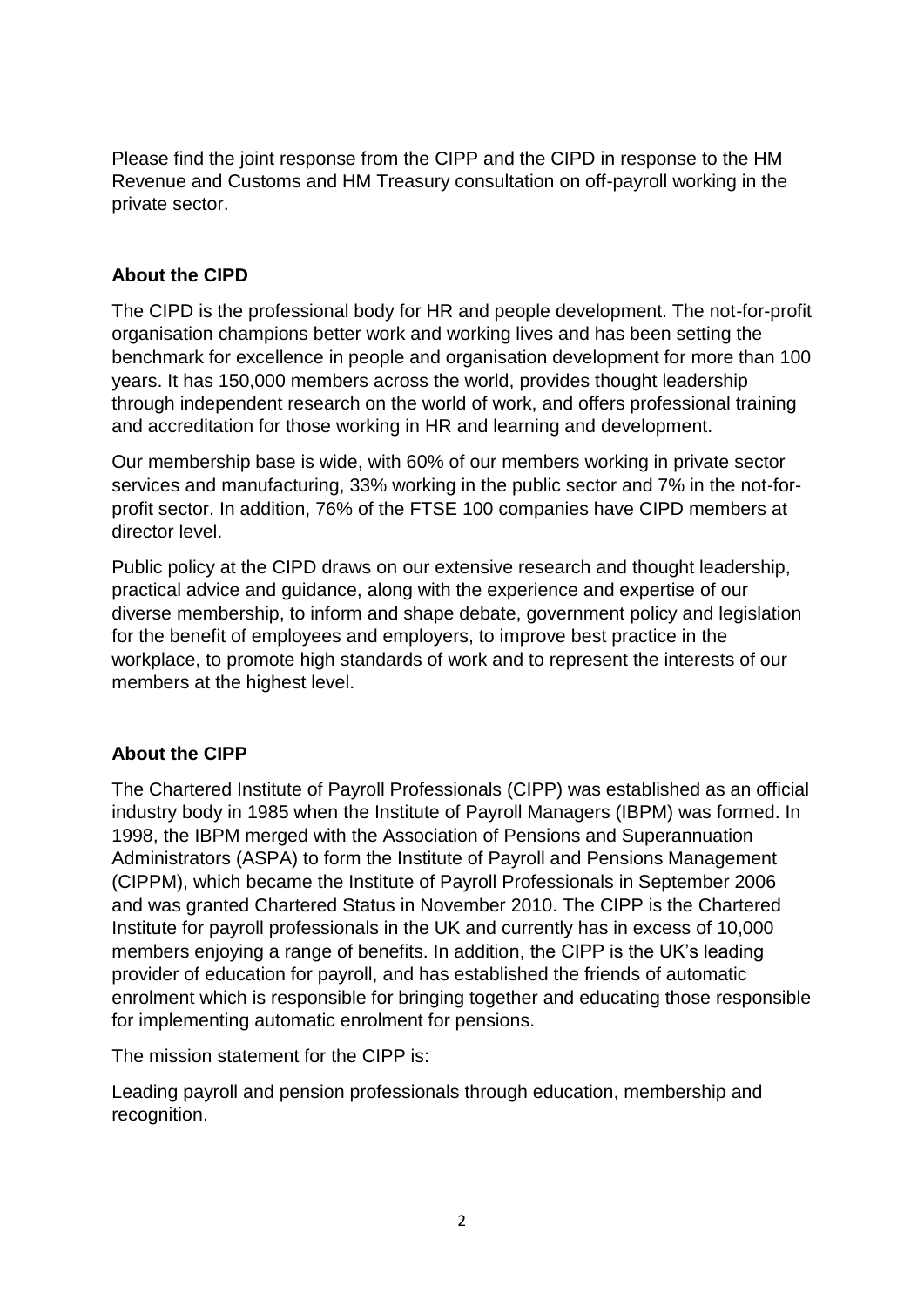## **Why we are responding**

The proposed changes to off-payroll working rules for engagements will have a significant impact on both HR and payroll professionals. Previously, determinations to establish IR35 status and the payment of contactors tended to be taken by other parties.

If the proposals go through, HR and payroll will have significantly greater responsibility for determining whether contractor engagements are captured by IR35 which will have a significant impact on existing HR and payroll processes and workloads.

The changes will also have a significant impact on independent HR and payroll consultants who work as contractors with private sector organisations.

# **Evidence gathering**

To provide quantitative and qualitative data to inform and evidence our response to this consultation, we have:

- o Published two joint surveys to our members and to the wider HR and payroll profession which ran throughout July and were aimed at:
	- o HR and payroll practitioners
	- o HR and payroll contractors

We received responses from 43 HR and payroll practitioners, of which 68% represented employers with headcounts in excess of 250. We received 82 responses from HR and/or payroll contractors.

In addition to the surveys, the following face-to-face events were held to gather anecdotal evidence and views directly:

- o CIPD together with IPSE held a workshop of HR/payroll and non-HR/payroll contractors to gain their insights about the off-payroll proposals; and
- o CIPP together with representatives from HMRC held a roundtable to gather views of HR and payroll practitioners

# **Key findings from HR and payroll practitioners**

- o Over 69% of respondents currently employ the services of an individual/s via an intermediary such as a Personal Service Company
- o 59% of respondents currently have limited or no responsibility for determining IR35 status and a further 64% have limited or no responsibility for making payments to contractors captured as a result of an IR35 determination
- o 53% of respondents have little or no knowledge of the current rules of IR35 for contractors operating within the private and voluntary sectors
- o 42% of respondents know a fair amount or know well about the impact and operation of IR35 within the public sector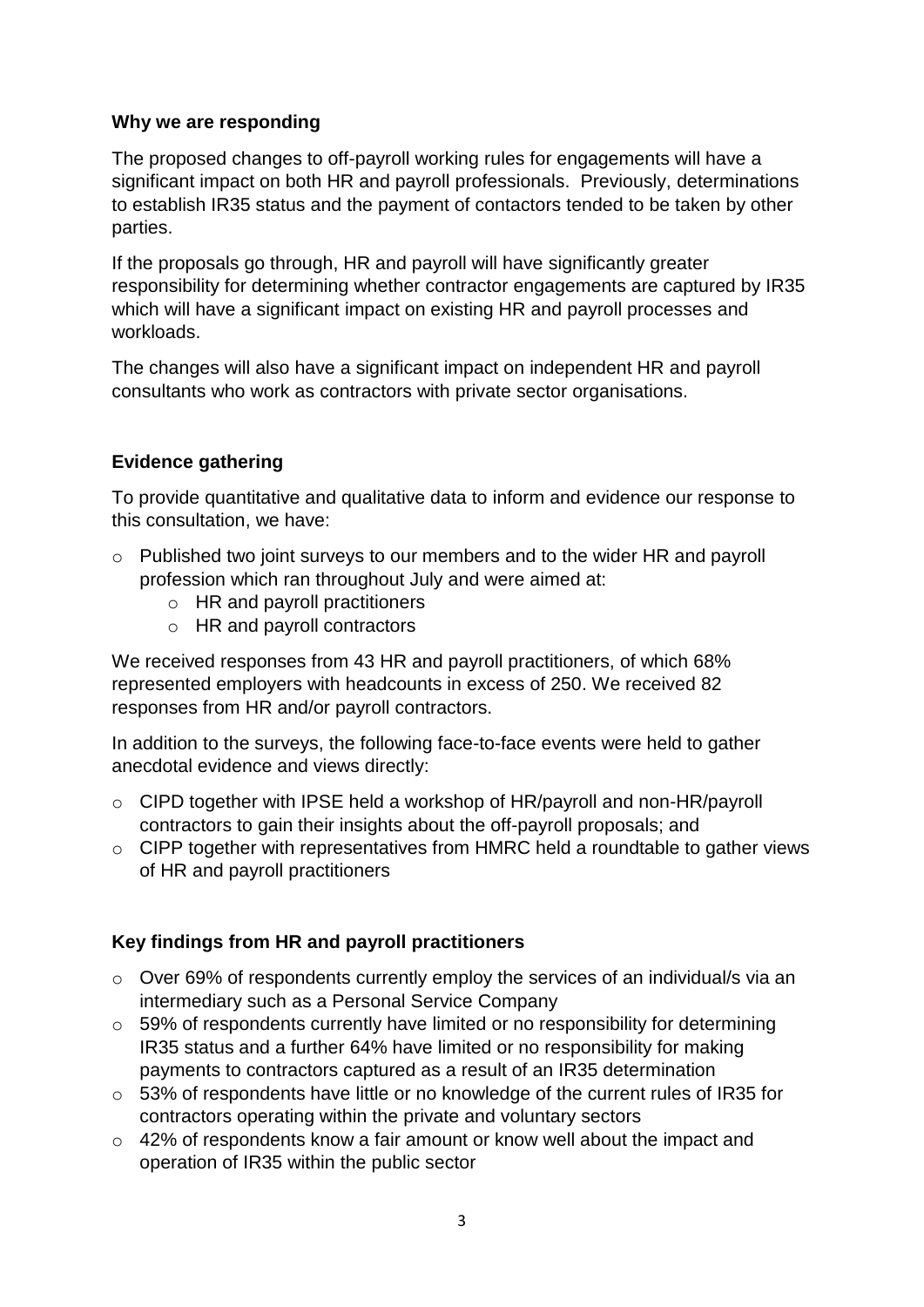- o 79% of respondents don't believe they have the capacity, knowledge or resources to deliver the preferred option in the Private and Third sectors.
- o Whilst 30% of respondents currently have yet to understand the impact that IR35 private sector reforms would have on them, 45% already know that they would need to expend resources to enlist the support of a third party organisation to assist in making an IR35 determination
- o 91% of respondents believe that they will need some level of support from HMRC to determine status with only 9% believing that they would need no support at all from HMRC
- o 69% of respondents will require written guidance and specialist knowledge from HMRC
- o 55% of respondents believe that a phased delivery of any reform is necessary to ensure widespread awareness and understanding of the ultimate implications
- o 82% of respondents have an expectation that contractor charges will increase and 86% have an expectation of increased 'employer costs' and workload (89%) as a result of reform (similar to that of the public sector) being rolled out to the Private and Third Sectors

# **Key findings from HR and payroll contractors**

- o 74% of contractor respondents who have used the Check Employment Status for Tax (CEST) tool believe it to be inaccurate
- o 64% of contractor respondents anticipate needing professional advice as a result of any reform within the private and third sectors
- o 69% of contractor respondents are not confident that their clients will have the capacity, knowledge or resources to be able to make a correct status determination
- o 56% of contractor respondents plan to only seek contracts in the private and voluntary sectors in which the off-payroll rules do not apply
- o 47% of contractor respondents believe that voluntary and charitable organisations will struggle to deliver IR35 reform with 44% believing that the Construction industry will also struggle significantly

# **Summary**

Throughout our evidence gathering for this submission concerns have been raised about the overlap with the Employment Status consultation run by the Department for Business, Energy and Industrial Strategy that ran from February-June 2018 and ideally we would await the outcome of that consultation before being able to make an informed comment as it relates to the Employment Status issues that arise with IR35 determinations.

We also note that Government remains firmly against the idea of a 'third' way which would result in the need for the design of a new tax regime that would accommodate working practices in the modern economy. We would support the calls for IR35 to be revisited to see if it remains fit for purpose as its reach continues to expand outwards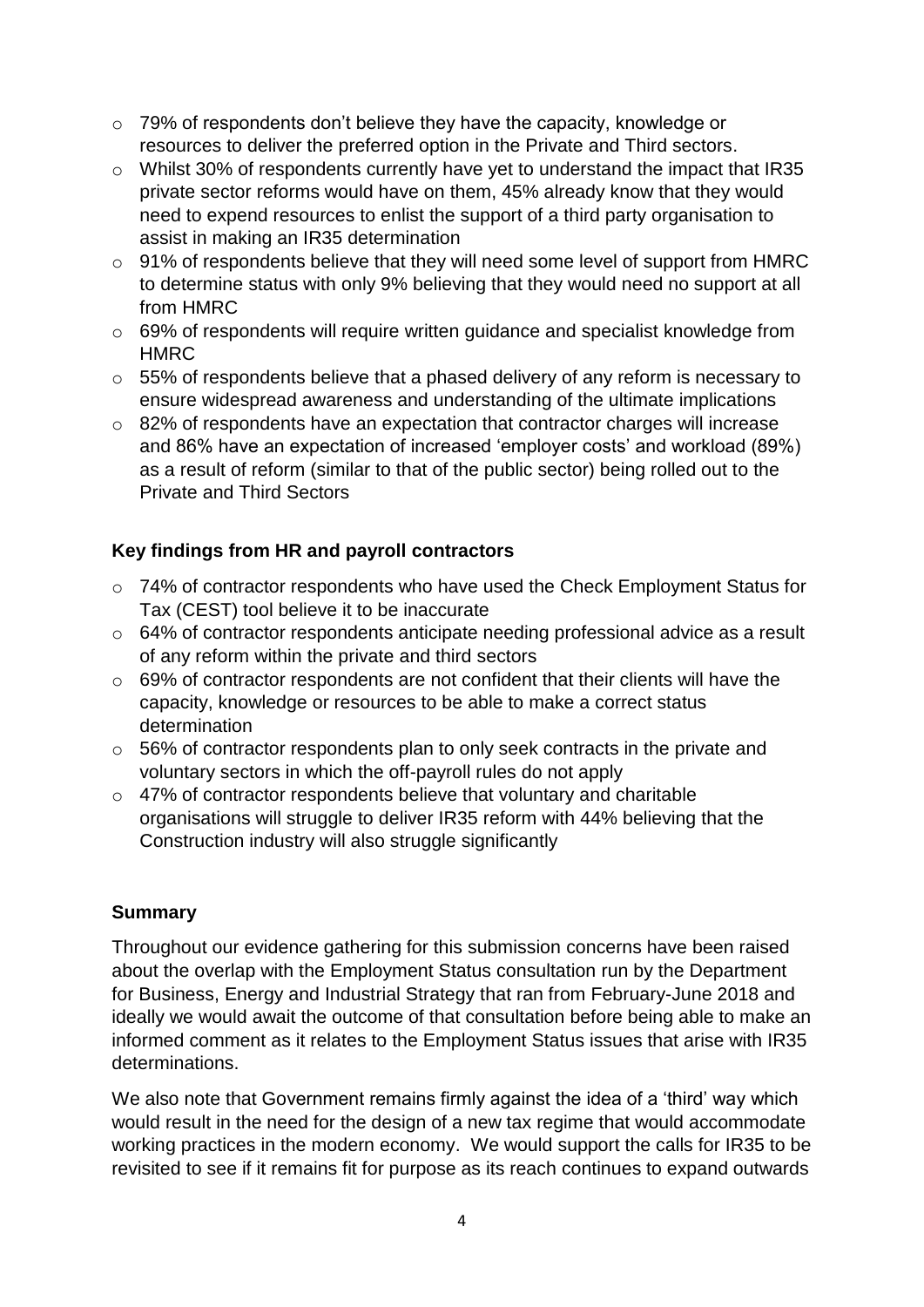to all engagers and increasingly transferring operational obligation away from the contractor.

We are also aware that issues have arisen with the operation of IR35 in the public sector relating to flat rate VAT and the reclaim of travel expenses and we would join with other stakeholders in having an expectation that these will be resolved as a result of this and any subsequent consultations.

However if the preferred option is chosen, which is to roll out the off-payroll working in the Private Sector reform in a similar way to that introduced to the Public Sector in April 2017, we ask that the RTI system and underlying HMRC processes be updated to make clear where a deemed payment is being made to a contractor under IR35, as opposed to a payment for wages or salary to an employee.

We also call upon HMRC to provide clarity as to how an individual who is 'Genuinely Self-employed' and 'in Business in their own account' can be identified.

It also isn't clear within this consultation whether the Voluntary sector and Charities (Third Sector) are to be impacted by any reform and we call upon the Government to provide clarity at the earliest possible opportunity on this point.

This consultation also comes against the backdrop of the UK's decision to leave the EU. While we don't see Brexit as an excuse for nothing to happen, any changes to how employers apply the off-payroll working rules must be sensitive to what is happening in the wider economy. Similarly, the proposals contained within the consultation should be assessed against the need to improve the UK's productivity and whether the ideas contained with the joint HMRC and HMT document will help improve company performance.

In the event that the decision is made to deliver the 'preferred option' we ask for:

- $\circ$  a full and lengthy consultation period which lays clear the detail to be delivered;
- $\circ$  a generous timescale of delivery for all businesses that also builds in sufficient lead in time for any adaptations that may be needed for payroll, HR and accounting software. A phased roll out timetable that recognises the impact on the smaller business and their limited resources would also be welcomed; and
- o consistency of application between sectors where possible
- o a phased roll out that provides sufficient time for all affected stakeholders to acquire the required capacity, knowledge and resources. Our practitioner survey suggests that changes should be phased in by employer size over a two- to three-year period

We stress that the private sector is not only a lot larger than the public sector it is also more dynamic in terms of the creation and demise of organisations. This means that for the proposed changes to be successful, HMRC will have to provide information, support and guidance across a far wider range of employers.

We note the options that have been considered out of scope for this consultation. However, a number or calls have been made throughout our research for a de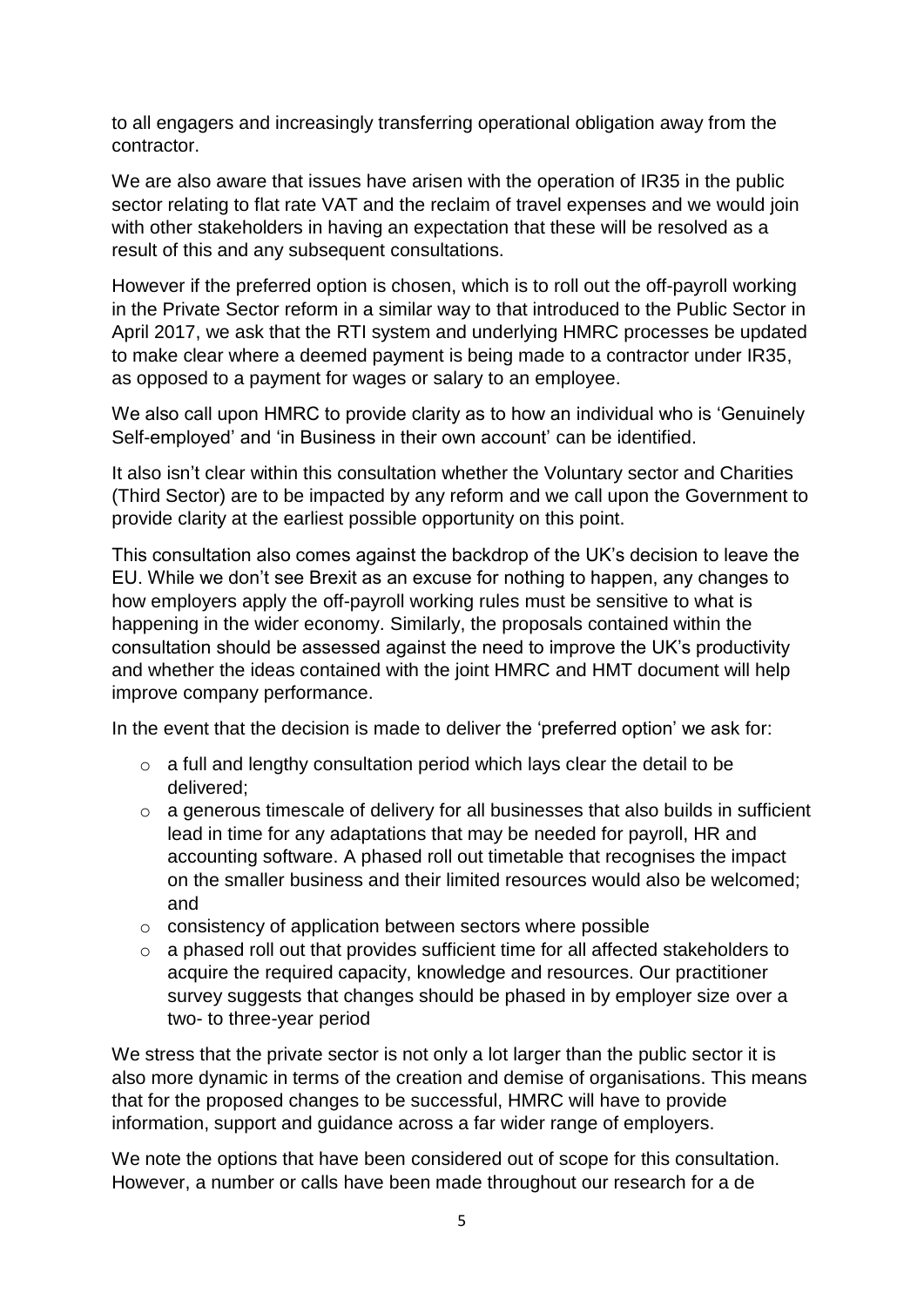minimis limit (for example using turnover) to be applied that would exclude micro and small business from this reform. This group are likely to experience the same issues as the contractors captured within IR35 and therefore present the same enforcement challenges to HMRC as are experienced currently.

We also heard criticism of the CEST tool and would recommend that HMRC undertake widespread and public user experience research with a mind to making improvements that will result in greater certainty for all users.

It is clear from our survey findings that there is widespread ignorance of Intermediaries legislation (IR35) both in its original form and also since delivery of public sector reforms. This demonstrates the very significant need for improved:

- o guidance and information delivery by HMRC that recognises that in delivering to the masses the style of guidance needs to vary to make it clearly understood;
- o numbers of staff on the specialist support helpline as well as expanding the knowledge of the general employer helplines as IR35 becomes 'business as usual';
- o education and information delivery to ensure that all affected stakeholders receive clear communications from HMRC during the roll out period; and
- o learning by HMRC lessons need to be learned from the delivery of the public sector reform, which came at very short notice with very little open communication to all affected stakeholders, which will include different departments in large business such as HR, Payroll, IT, Procurement, Finance to name a few, as well as to the contractor industry themselves.

Should reform be delivered to the private sector in a similar/identical manner to that delivered in the public sector there will be an increase to the administrative burden for businesses of all sizes and we ask how this is being addressed by HMRC in its interaction with the work of Administrative Burdens Advisory Board (ABAB) and the upcoming review by the Office of Tax Simplification (OTS).

And finally the 'Elephant in the Room' is the key driver to the issues that this consultation seeks to affect is not being dealt with in any recent consultation but needs to be addressed and explored through open discussion, debate and consultation at the earliest opportunity. The variance in the tax burden (and in the use of the word tax we include Income Tax and National Insurance Contributions) between the employed and the self-employed is significant. Greater equity between all forms of employment needs to be achieved.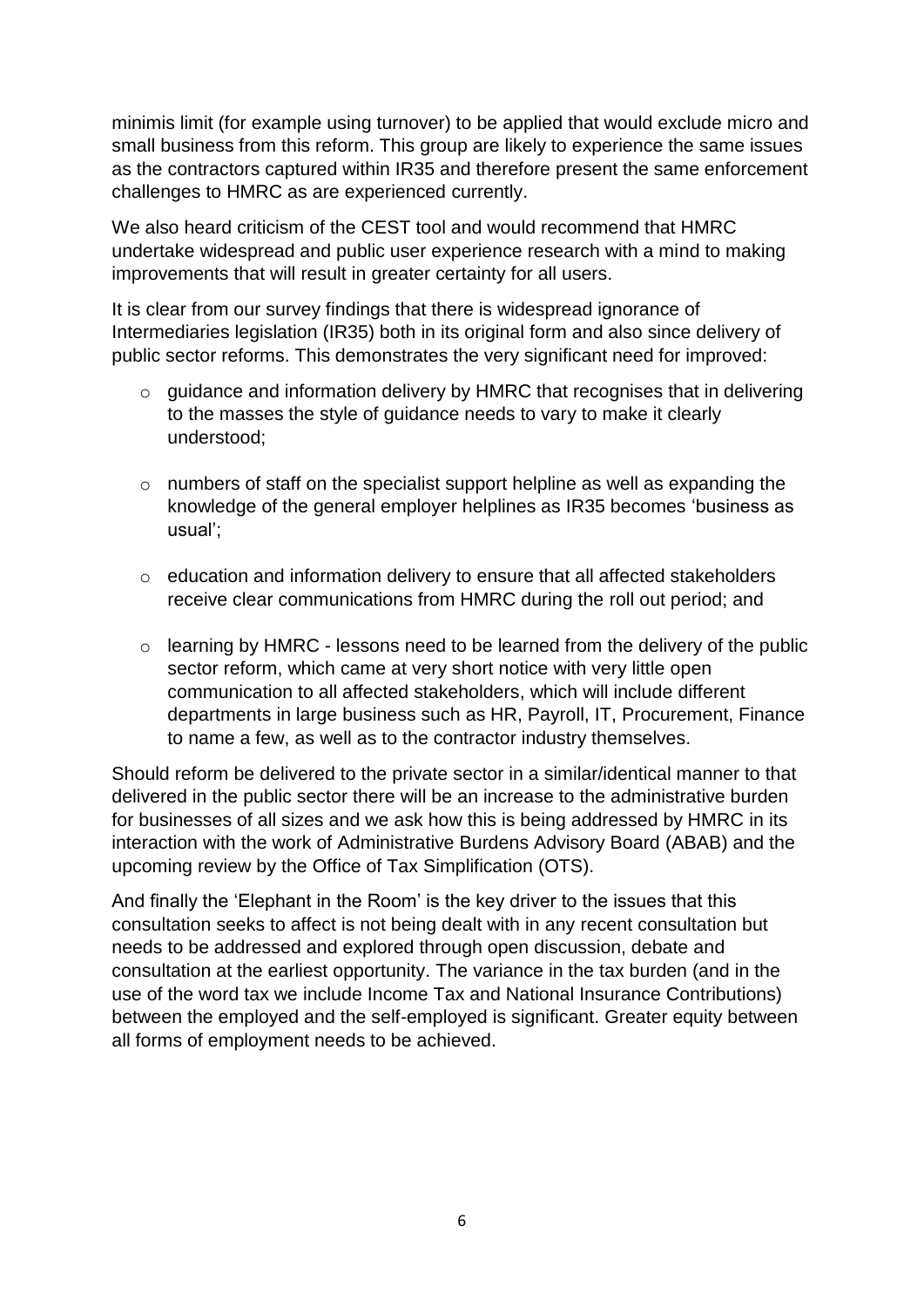## **Our response**

We have not responded to each individual question in the consultation document but have identified the questions to which each response relates.

#### *Q2. Could the public sector regime better fit the needs of businesses? How?*

A review of the effectiveness of CEST. For instance, is the language pitched correctly at the typical HR or payroll professional together with the wider range of user that wholescale roll out of off-payroll working would result in?

## *Q3. What if any, changes could help make the administration as simple as possible?*

Do all firms need to be covered by these proposals, or is there a sensible cut-off point? If there was, it would not only limit the administrative burden for these employers but also for HMRC staff. This cut-off point could be linked to turnover or employee size.

*Q4. If the private sector rules were changed, do you have any evidence that there are parts of the private sector where the administration of any regime may need to vary even though the basic principles including for determining status, remain the same?*

If the rules are going to change, then it makes sense to keep the administration of any regime the same across the public sector. If there is to be variation, it should be within, rather than between, the sectors.

We would again call for clarity as to whether the Third Sector is to be included within this proposal. We would again suggest that micro engagers could present the same challenges in enforcement to HMRC that the current PSC does.

*Q5. Is there any evidence that parts of the private sector will not have, or be able to acquire the administrative capacity, knowledge and resources to enable them to implement any changes in relation to off-payroll workers?*

Our employer survey indicates that currently HR/payroll practitioners have little or no responsibility for either determining IR35 status or paying contractors. The majority of practitioners we have questioned know little or nothing about either the existing off-payroll rules or the preferred option to give the private sector the same or similar obligations as those applied by the public sector since 2017.

Our key findings demonstrate that the majority of HR and payroll practitioners have need for additional support to help enable full implementation of the preferred option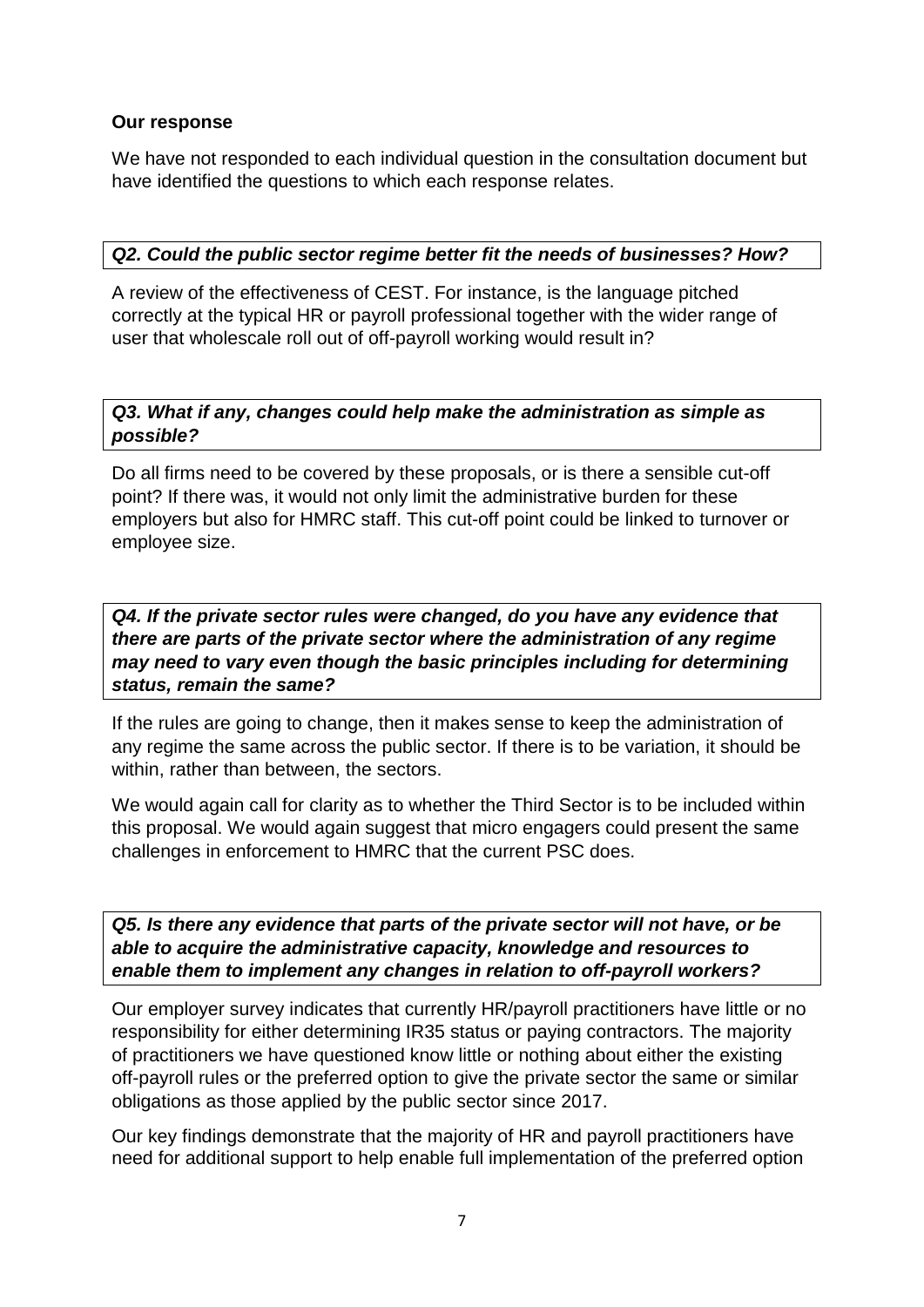regarding off-payroll workers. We again emphasise our concern about the ability of HMRC to resource this support in the long term.

These findings are supported by our contractor survey that finds that only a minority of their clients use HR/payroll to determine IR35 status or to pay them. Similarly, most contractors predict that their clients would require additional help to assist them to determine their IR35 status.

Organisations will expect HMRC to play a major part in providing support. We have an expectation that HMRC is able to deliver the right level of knowledge and skill across their customer service helplines, as well as the specialist team and within their guidance which will need to be written for a wider audience as well, as the tax and employment status specialists, so as to calm the fears of both practitioners and contractors.

So far, the vast majority of contractors report that their clients have not spoken to them about the proposals regarding off-payroll working and the impact on the engagement as a contractor. This suggests that the HMRC faces a significant task in raising awareness of the proposals contained within this consultation amongst the HR/payroll practitioners community.

# *Q6. How could these difficulties be mitigated?*

This will require a significant level of investment by HMRC with the provision of information, support and guidance for HR and payroll professionals, backed up by the creation of a communications and marketing strategy and the roll out of an extensive campaign which we would expect to include a range of interactive webinars that support a wide range of learning needs and styles, from the novice through to the subject specialist.

Comments received from HR/payroll practitioners as part of our survey include:

*"Need to know if the contractor has other work, what the contracted work entails. Not all HR teams would know this level of detail."*

*"Translate legislation into system and process requirements to enable operational delivery."*

*"Build knowledge of legislation and be confident to implement. Will require budget and wholesale business change."*

*"Learn about procurement rules and procurement contracts, business structure types, common law regarding contracts and invoicing, VAT."*

Further comments are to be found in the survey results which are available on request.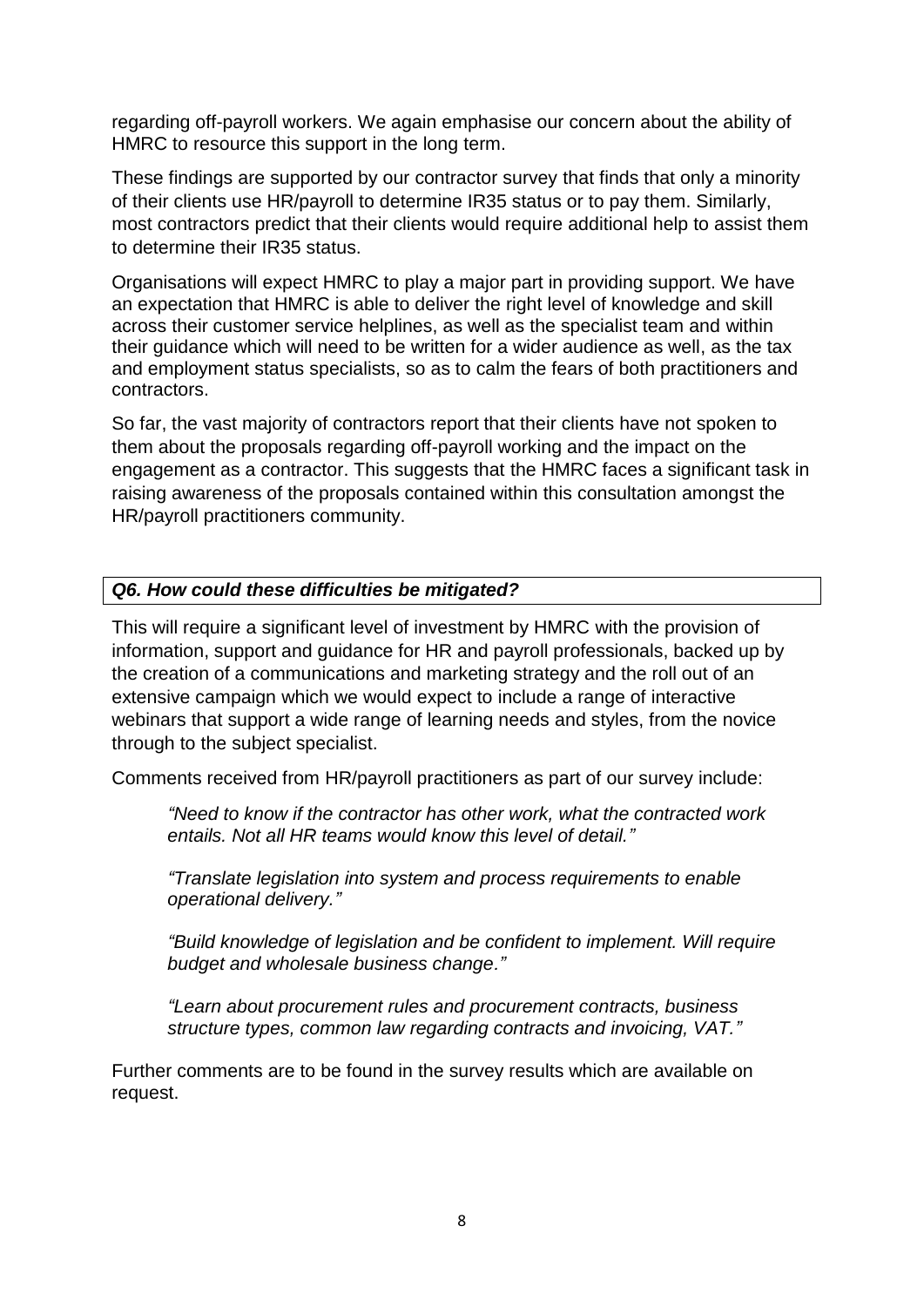*Q8. What action should be taken in the case where the fee-payer hasn't acted upon the client's conclusion that the worker would have been regarded as an employee for income tax and NICs purposes if engaged directly? Should an obligation be placed upon the fee-payer to adopt the client's conclusion and there be sanctions for failing to do so?*

Yes there should be consequences – where the client has made a determination the fee-payer should act on this determination or face appropriate sanctions – although we have no evidence to suggest that this practice is widespread or commonplace.

# *Q10. What systems and process changes would businesses need to make?*

In many firms, the organisation would need to introduce process and update their internal systems to enable the flow of information that will ensure that HR/payroll are able to determine correctly the IR35 status of contractors and process their payments accordingly.

Our employer survey indicates that just under half of those questioned anticipate using a third party (such as a recruitment or law firm) to help them determine the IR35 status of contractor engagements. This suggests that there may be a lack of belief in the current CEST tool.

*Q11. Would there be any process and administrative cost implications for businesses? Can you provide evidence of the scale and nature of these?*

Yes, there would be an initial cost as businesses create processes and administration required to correctly determine IR35 status contractor engagements and payments and whilst our experience of seeing similar rollout suggests that the largest expense would be incurred with the set up costs during the transition stage and, as we have members who have been impacted by the public sector reforms, once the outcome of this consultation is known we can gather evidence of these costs.

*Q13. Is there anything else HMRC could do to ease the implementation for businesses, and can you provide evidence of how this would ease implementation or administration for businesses?*

Many practitioners report that they will be contacting HMRC for advice and guidance regarding IR35 status, the majority of those on a frequent basis. Most of them anticipate that they will be given a high or a moderate level of support from HMRC to allow them to determine IR35 status.

Preferred HMRC support (where it is to be accessed) includes:

- o Written guidance
- o Specialist helpline